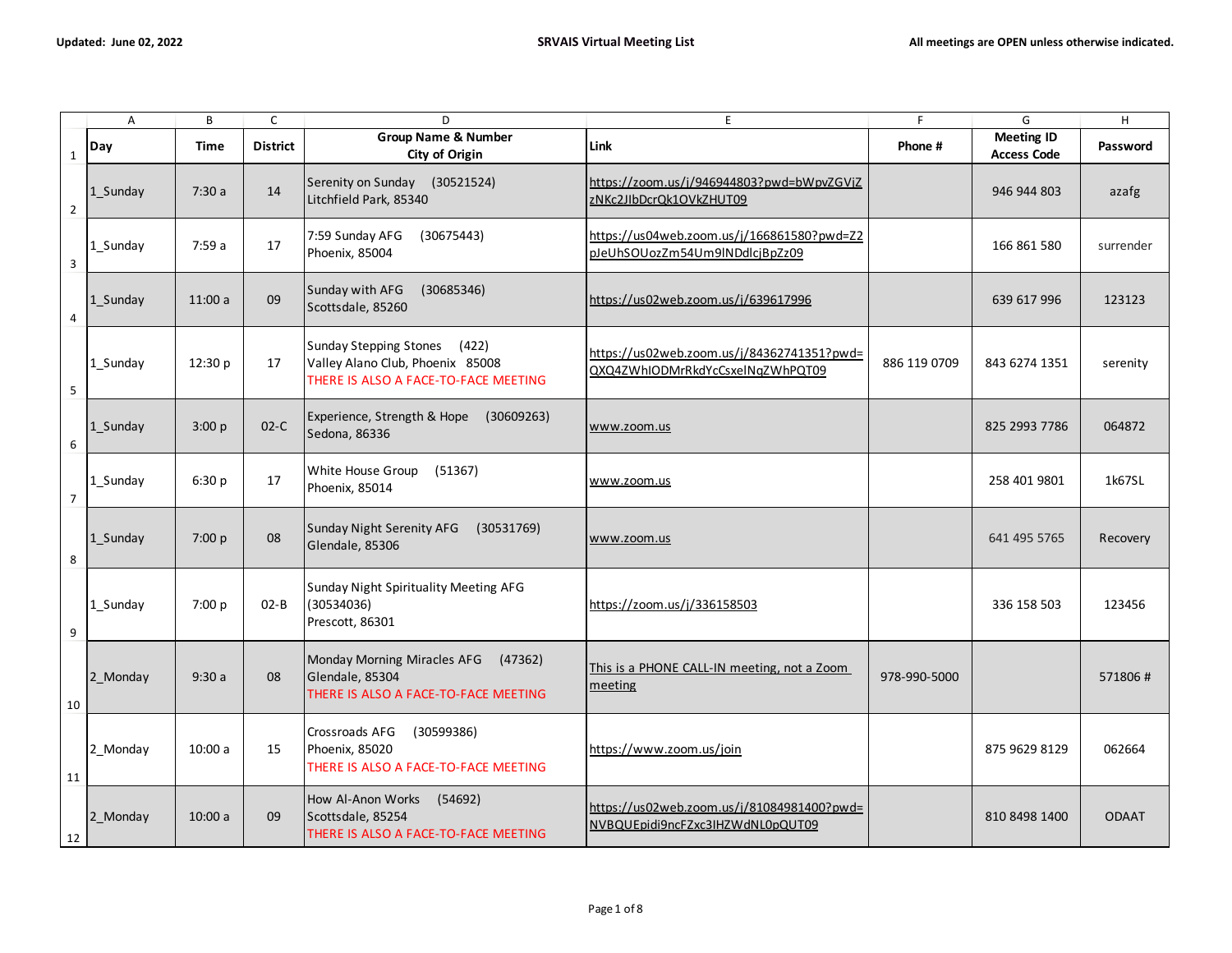|              | $\overline{A}$ | В       | $\mathsf{C}$    | D                                                                                                 | E.                                                                                                           | F            | G                                       | H        |
|--------------|----------------|---------|-----------------|---------------------------------------------------------------------------------------------------|--------------------------------------------------------------------------------------------------------------|--------------|-----------------------------------------|----------|
| $\mathbf{1}$ | Day            | Time    | <b>District</b> | <b>Group Name &amp; Number</b><br>City of Origin                                                  | Link                                                                                                         | Phone #      | <b>Meeting ID</b><br><b>Access Code</b> | Password |
| 13           | 2_Monday       | 10:15a  | 17              | Monday Morning Step AFG<br>(418)<br>Phoenix, 85008                                                | https://us02web.zoom.us/j/84362741351?pwd=<br>QXQ4ZWhIODMrRkdYcCsxelNgZWhPQT09                               |              | 843 6274 1351                           | serenity |
| 14           | 2 Monday       | 12:00 p | 15              | Anthem of Serenity & Joy<br>(503451)<br>Anthem, 85086                                             | https://global.gotomeeting.com/join/383134989                                                                | 571.317.3112 |                                         |          |
| 15           | 2 Monday       | 12:00 p | $02 - B$        | (45821)<br><b>Serenity Seekers AFG</b><br>Prescott, 86301<br>THERE IS ALSO A FACE-TO-FACE MEETING | https://zoom.us/j/766115203                                                                                  |              | 766 115 203                             | 123456   |
| 16           | 2_Monday       | 4:00 p  | 09              | Paths to Recovery AFG<br>(30568464)<br>Scottsdale, 85266<br>THERE IS ALSO A FACE-TO-FACE MEETING  | https://us02web.zoom.us/j/86031461744?pwd=<br>b1JiWEN1WkJzSS9NcVBFV3doTEpUUT09                               |              | 860 3146 1744                           | 705519   |
| 17           | 2 Monday       | 5:30 p  | $02 - B$        | Daily Readers Study Group AFG<br>(502886)<br>Prescott, 86303                                      | https://us02web.zoom.us/j/309598210?pwd=R2<br>VIM0NubkdiVlhvalI3eGl2SDhrZz09                                 |              | 309 598 210                             | 123456   |
| 18           | 2 Monday       | 5:30 p  | $02-A$          | Flagstaff Men's ACA<br>(AZ0133)<br>Flagstaff, 86001<br>CLOSED ~ Men only.                         | www.zoom.us                                                                                                  |              | 188 741 622                             | 122065   |
| 19           | 2 Monday       | 5:30 p  | $02-A$          | Listen & Learn (50695)<br>Flagstaff, 86001                                                        | www.zoom.us                                                                                                  |              | 431 655 891                             | 052213   |
| 20           | 2 Monday       | 5:30 p  | $02-C$          | Monday Book Study AFG<br>(30691927)<br>Cottonwood, 86326                                          | https://zoom.us/j/901984196?pwd=QUpQeFRiO<br>HpRenM3WUxqNTVBem1XQT09                                         |              | 901 984 196                             | 629248   |
| 21           | 2_Monday       | 6:00 p  |                 | <b>Bullhead City Alateen</b><br>(30724338)<br>(Ages 13 to 19)                                     | Contact Area Alateen Coordinator, Mary S., for<br>meeting links: alateencoord@al-anon-az.org<br>480-282-2896 |              |                                         |          |
| 22           | 2 Monday       | 6:00 p  | $02-C$          | <b>Recovery Rocks</b><br>(WEB0507)<br>Sedona, 86336                                               | www.WebEx.com<br>Contact Linda P. for password: 518-727-6857                                                 |              | 621 138 171                             |          |
| 23           | 2_Monday       | 7:00 p  | 14              | (66092)<br>Monday Night Al-Anon<br>Phoenix, 85037<br>THERE IS ALSO A FACE-TO-FACE MEETING         | https://zoom.us/j/551590720?pwd=YWJRaHINO<br>VhYZGpsRVB0VHZiWGR5QT09                                         |              | 551 590 720                             | azafg    |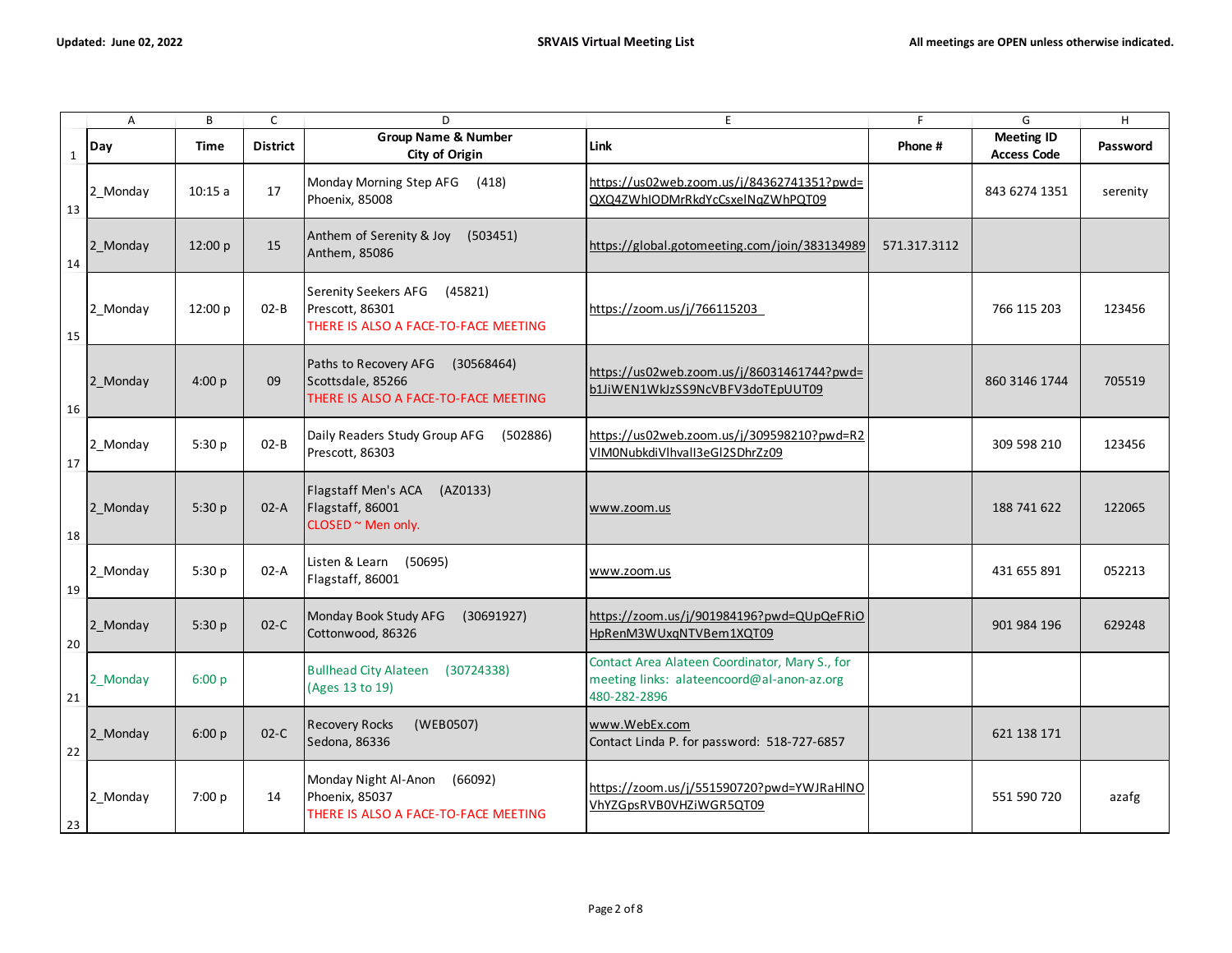|             | $\overline{A}$ | B           | $\mathsf{C}$    | D                                                                                                                    | E                                                                              | F                                                     | G                                       | H              |
|-------------|----------------|-------------|-----------------|----------------------------------------------------------------------------------------------------------------------|--------------------------------------------------------------------------------|-------------------------------------------------------|-----------------------------------------|----------------|
| $\mathbf 1$ | Day            | <b>Time</b> | <b>District</b> | <b>Group Name &amp; Number</b><br>City of Origin                                                                     | Link                                                                           | Phone #                                               | <b>Meeting ID</b><br><b>Access Code</b> | Password       |
| 24          | 3 Tuesday      | 10:15a      | 17              | Sunshine Tuesday (41535)<br>Valley Alano Club (Closed - Alanon members<br>only)<br>Phoenix, 85008                    | https://us02web.zoom.us/j/84362741351?pwd=<br>QXQ4ZWhIODMrRkdYcCsxelNqZWhPQT09 | 886 119 0709                                          | 843 6274 1351                           | serenity       |
| 25          | 3 Tuesday      | 12:00 p     | $02-C$          | Sedona Village Al-Anon<br>(30686727)<br>Sedona, 86351                                                                | www.zoom.us                                                                    |                                                       | 940 332 4682                            | Serenity       |
| 26          | 3_Tuesday      | 12:00 p     | $02-A$          | Tuesday Noon ACA<br>Flagstaff, 86001                                                                                 | www.zoom.us                                                                    |                                                       | 873 5567 2462                           | 437533         |
| 27          | 3_Tuesday      | 12:00 p     | $02-A$          | Tuesday Noon AFG<br>(48388)<br>Flagstaff, 86001<br>THERE IS ALSO A FACE-TO-FACE MEETING                              | www.zoom.us                                                                    |                                                       | 233 650 4811                            | <b>TNAFGPW</b> |
| 28          | 3 Tuesday      | 2:00 p      | 09              | Seniors in AFG<br>(30736710)<br>Scottsdale                                                                           | https://us04web.zoom.us/j/3857437986                                           |                                                       | 385 743 7986                            | 123123         |
| 29          | 3 Tuesday      | 4:00 p      |                 | How AFG Works Book Study<br>(30699405)<br>Oracle, 85623                                                              | https://us02web.zoom.us/j/87105152063?pwd=<br>VkIHbDVEbVZ4clR4Wk5xeGZRS2pDQT09 | 419-302-4648<br>(Virginia)<br>520-827-1209<br>(Carol) | 871 0515 2063                           | 12steps        |
| $30\,$      | 3 Tuesday      | 5:30 p      | $02 - B$        | Courage to Change / Freedom Seekers AFG<br>(30673258)<br>Chino Valley, 86323<br>THERE IS ALSO A FACE-TO-FACE MEETING | https://us04web.zoom.us/j/9128341520                                           |                                                       | 912 834 1520                            | 123456         |
| 31          | 3 Tuesday      | 6:00 p      | 09              | Let Go and Let God AFG<br>(30633486)<br>Scottsdale, 85260                                                            | https://us04web.zoom.us/j/228260587                                            |                                                       | 228 260 587                             |                |
| 32          | 3_Tuesday      | 7:00 p      | 08              | Serenity AFG at Arrowhead (62535)<br>Glendale, 85308<br>THERE IS ALSO A FACE-TO-FACE MEETING                         | https://zoom.us/j/582801109?pwd=ZzlpeVdpUE<br>1nc0VwRzh1cldSanpMdz09           |                                                       | 582 801 109                             | 215292         |
| 33          | 3 Tuesday      | 7:00 p      | 11              | Tuesday Night Relief AFG<br>(502639)<br>Mesa, 85208<br>THERE IS ALSO A FACE-TO-FACE MEETING                          | https://us04web.zoom.us/j/73731424812?pwd=<br>QWxkakFNZTYwaEd6TEd4S2xuYU1jQT09 |                                                       | 737 3142 4812                           | 15224          |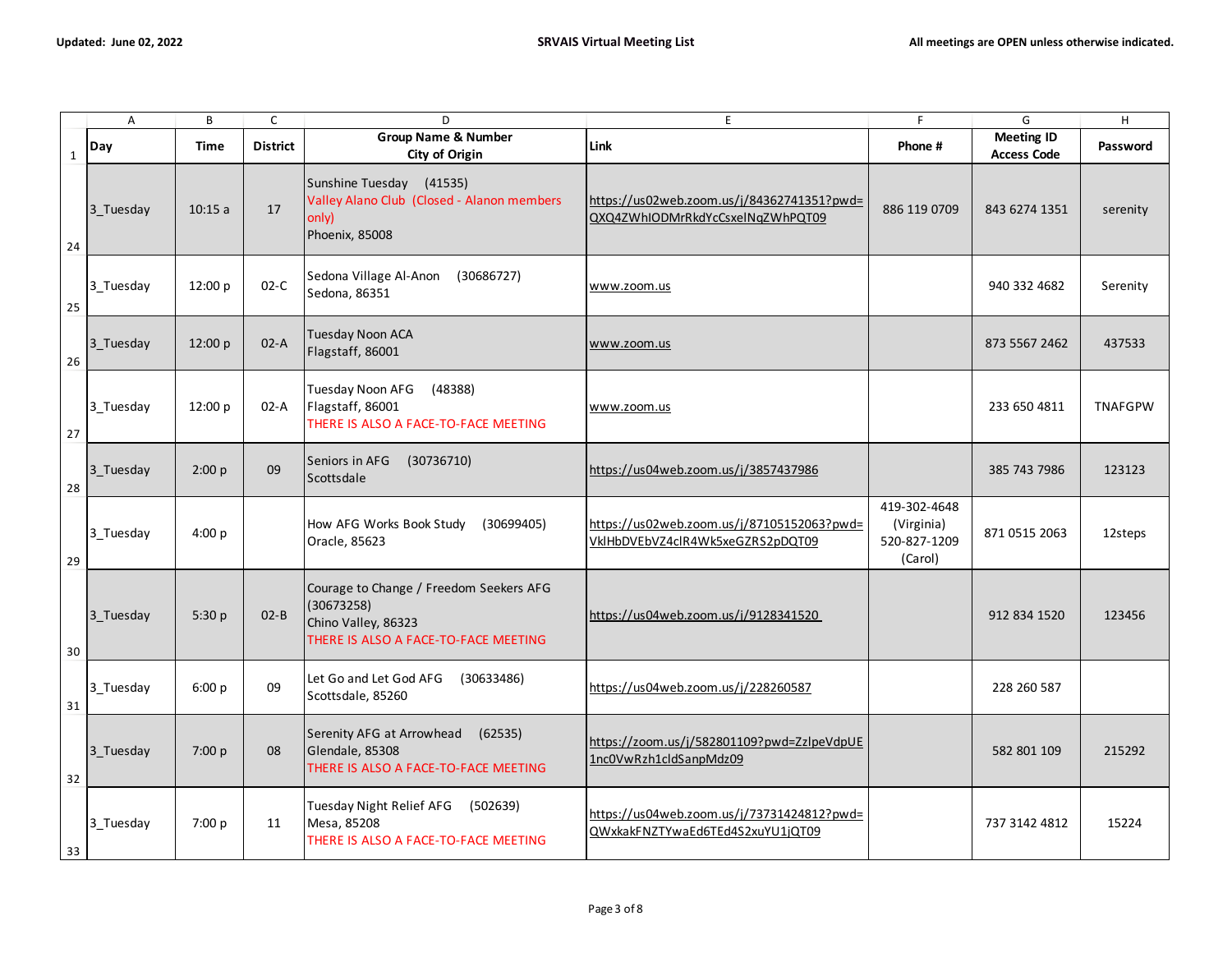|             | Α           | В       | $\mathsf{C}$    | D                                                                                                          | E                                                                                                            | F            | G                                       | H        |
|-------------|-------------|---------|-----------------|------------------------------------------------------------------------------------------------------------|--------------------------------------------------------------------------------------------------------------|--------------|-----------------------------------------|----------|
| $\mathbf 1$ | Day         | Time    | <b>District</b> | <b>Group Name &amp; Number</b><br><b>City of Origin</b>                                                    | Link                                                                                                         | Phone #      | <b>Meeting ID</b><br><b>Access Code</b> | Password |
| 34          | 3 Tuesday   | 7:30 p  | 17              | Courage To Be Me Alateen (30652902)<br><b>Phoenix, 85008</b><br>Zooming with the Tucson Alateen group      | Contact Area Alateen Coordinator, Mary S., for<br>meeting links: alateencoord@al-anon-az.org<br>480-282-2896 |              |                                         |          |
| 35          | 3 Tuesday   | 7:30 p  | 08              | Primary Purpose AFG<br>(379)<br>Glendale, 85304                                                            | www.zoom.us                                                                                                  |              | 846 7229 5431                           |          |
| 36          | 3 Tuesday   | 7:30 p  |                 | Tuesday Night Fever Alateen<br>(500764)<br>Ages 12 to 19<br>Tucson, AZ                                     | Contact Area Alateen Coordinator, Mary S., for<br>meeting links: alateencoord@al-anon-az.org<br>480-282-2896 |              |                                         |          |
| 37          | 3 Tuesday   | 7:30 p  | 08              | West Valley Recovery AFG<br>(30556860)<br>Glendale, 85304                                                  | https://us02web.zoom.us/j/4889275249?pwd=e<br>mVDa0RiQjVtaTZCeUJaRElzM0dqZz09                                | 415.762.9988 | 488 927 5249                            | AFG1212  |
| 38          | 4 Wednesday | 10:00a  | $02 - B$        | Sisters in the Spirt (women only)<br>(30543317)<br>Prescott, 86303<br>THERE IS ALSO A FACE-TO-FACE MEETING | https://zoom.us/j/722578332                                                                                  |              | 722 578 332                             | 123456   |
| 39          | 4 Wednesday | 10:00a  | 17              | Wednesday Morning Step Study AFG (385)<br>Paradise Valley, 85253                                           | www.zoom.us                                                                                                  |              | 897 4735 1688                           | serenity |
| 40          | 4 Wednesday | 10:15a  | 17              | Wednesday Book Study AFG<br>(41841)<br>(CLOSED - Alanon Members only)<br>Phoenix, 85008                    | https://us02web.zoom.us/j/84362741351?pwd=<br>QXQ4ZWhIODMrRkdYcCsxelNqZWhPQT09                               | 886 119 0709 | 843 6274 1351                           | serenity |
| 41          | 4 Wednesday | 11:00a  | 15              | Recovery Today AFG<br>(61970)<br>Phoenix, 85053<br>THERE IS ALSO A FACE-TO-FACE MEETING                    | www.zoom.us                                                                                                  |              | 896 6348 7848                           | 515702   |
| 42          | 4_Wednesday | 12:00 p | $02 - B$        | Wednesday Noon Step Study AFG<br>(48608)<br>Prescott, 86303                                                | https://us02web.zoom.us/j/89406978910                                                                        |              | 894 0697 8910                           | 123456   |
| 43          | 4 Wednesday | 3:00 p  |                 | <b>Appreciating Miracles</b><br>Al-Anon.org Electronic Meeting                                             | www.zoom.us                                                                                                  |              | 870 2296 4749                           | 944932   |
| 44          | 4 Wednesday | 3:00 p  | $O2-B$          | Strength & Hope AFG<br>(30561313)<br>Prescott, 86301                                                       | https://zoom.us/j/606607573                                                                                  |              | 606 607 573                             | 123456   |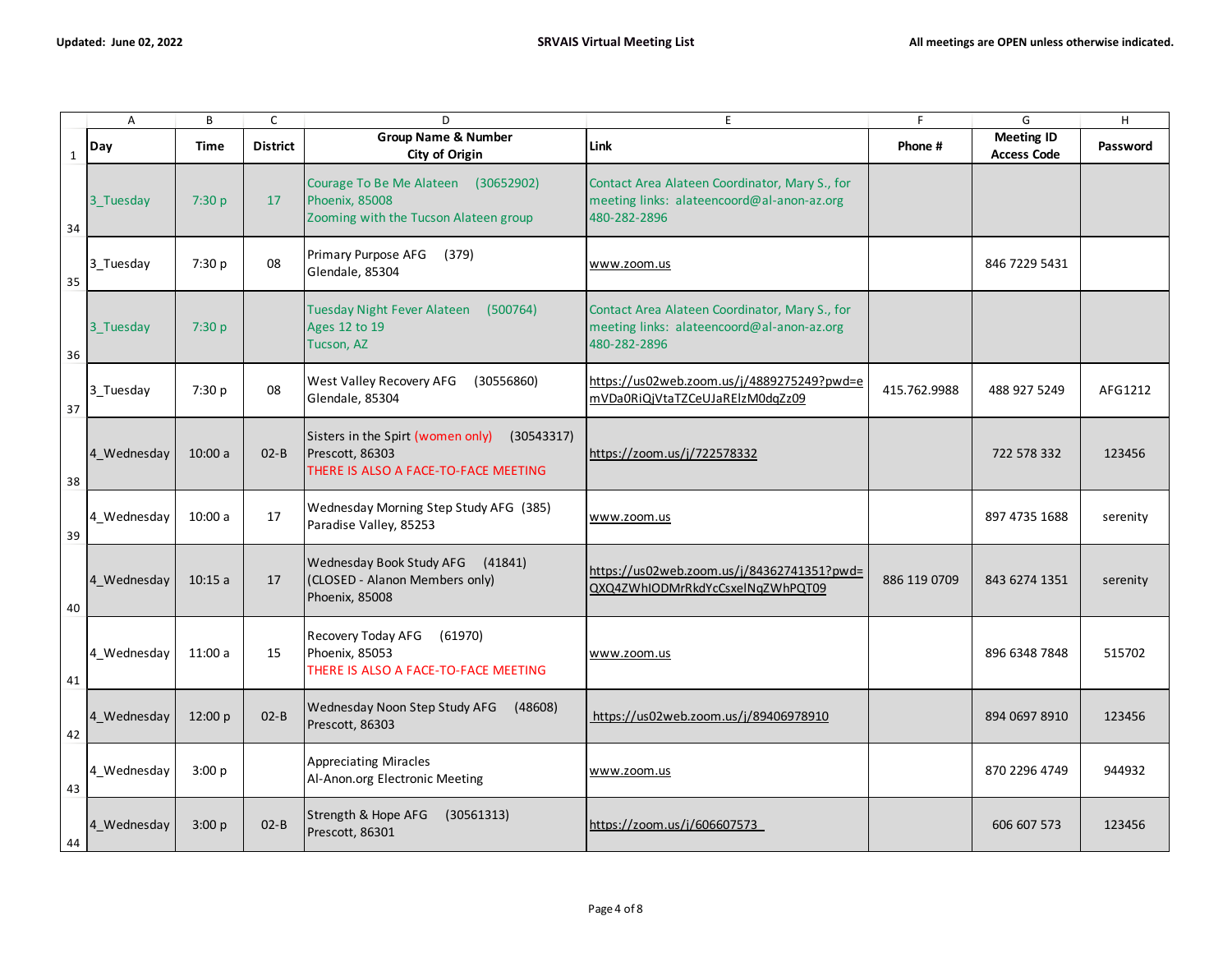|              | $\overline{A}$ | B      | $\mathsf{C}$    | D                                                                                                           | E                                                                              | F.      | G                                       | $\sf H$  |
|--------------|----------------|--------|-----------------|-------------------------------------------------------------------------------------------------------------|--------------------------------------------------------------------------------|---------|-----------------------------------------|----------|
| $\mathbf{1}$ | Day            | Time   | <b>District</b> | <b>Group Name &amp; Number</b><br>City of Origin                                                            | Link                                                                           | Phone # | <b>Meeting ID</b><br><b>Access Code</b> | Password |
| 45           | 4 Wednesday    | 5:30 p | $02-A$          | 12 x 12 Step Study<br>(43965)<br>Flagstaff, 86001<br>THERE IS ALSO A FACE-TO-FACE MEETING                   | www.zoom.us                                                                    |         | 357 284 193                             | 356076   |
| 46           | 4 Wednesday    | 5:30 p | $02-A$          | Flagstaff ACA<br>Flagstaff, 86001                                                                           | www.zoom.us                                                                    |         | 492 069 550                             | 574430   |
| 47           | 4 Wednesday    | 6:00 p | $02-C$          | Simply Serene<br>(44830)<br>Sedona, 86336                                                                   | www.zoom.us                                                                    |         | 340 381 266                             | 634875   |
| 48           | 4 Wednesday    | 7:00 p | $02-A$          | 12 Steps of Adult Children Workbook Study<br>Flagstaff, 86001                                               | www.zoom.us                                                                    |         | 904 959 038                             | 406453   |
| 49           | 4 Wednesday    | 7:00 p | 09              | Open Hearts on Miller AFG<br>(30655657)<br>Scottsdale, 85255                                                | https://us04web.zoom.us/j/797072796                                            |         | 797 072 796                             | 724379   |
| 50           | 4 Wednesday    | 7:00 p | 15              | <b>Stepping Stones to Serenity AFG</b><br>(63422)<br>Phoenix, 85029<br>THERE IS ALSO A FACE-TO-FACE MEETING | https://us02web.zoom.us/j/85745271490?pwd=<br>WEtpRVYxWFZRQWpLaGtGN0szM0JsZz09 |         | 857 4527 1490                           | serenity |
| 51           | 4_Wednesday    | 7:30 p | 15              | Ocotillo Men's Stag AFG<br>(62489)<br>Phoenix, 85016<br>THERE IS ALSO A FACE-TO-FACE MEETING                | https://us02web.zoom.us/j/85663655509?pwd=<br>TXI0aHJUcmRqOVZUZIVEeUxpTVc4dz09 |         | 856 6365 5509                           | 876758   |
| 52           | 5 Thursday     | 10:00a | 11              | <b>Beginners AFG</b><br>(30666113)<br>Mesa, 85208                                                           | https://www.zoom.us/join                                                       |         | 883 6436 1053                           | 799590   |
| 53           | 5_Thursday     | 10:00a | 15              | Crossroads AFG<br>(30599386)<br>Phoenix, 85020<br>THERE IS ALSO A FACE-TO-FACE MEETING                      | https://www.zoom.us/join                                                       |         | 875 9629 8129                           | 062664   |
| 54           | 5_Thursday     | 10:00a | $02-A$          | Flagstaff ACA<br>Flagstaff, 86001                                                                           | www.zoom.us                                                                    |         | 825 2736 8785                           | 454469   |
| 55           | 5_Thursday     | 10:00a | 09              | Thursday Hope for Today AFG<br>(30606739)<br>Scottsdale, 85255<br>THERE IS ALSO A FACE-TO-FACE MEETING      | https://us04web.zoom.us/j/329900037                                            |         | 329 900 037                             | 931367   |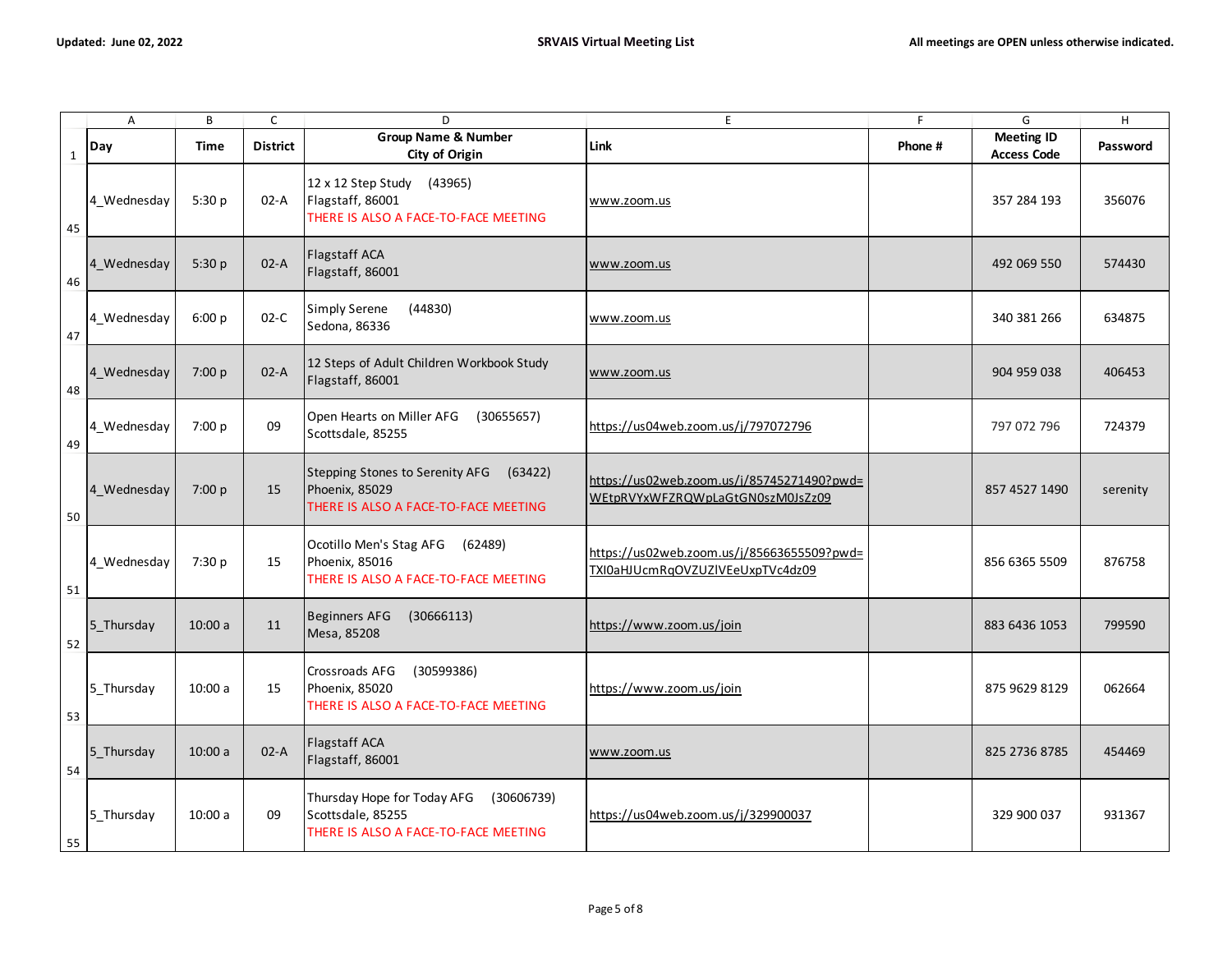|             | $\overline{A}$ | B           | $\mathsf{C}$    | D                                                                                                                    | E                                                                                                            | F            | G                                       | $\mathsf H$ |
|-------------|----------------|-------------|-----------------|----------------------------------------------------------------------------------------------------------------------|--------------------------------------------------------------------------------------------------------------|--------------|-----------------------------------------|-------------|
| $\mathbf 1$ | Day            | <b>Time</b> | <b>District</b> | <b>Group Name &amp; Number</b><br>City of Origin                                                                     | Link                                                                                                         | Phone #      | <b>Meeting ID</b><br><b>Access Code</b> | Password    |
| 56          | 5_Thursday     | 10:15a      | 17              | Adventures in Alanon<br>(419)<br>Valley Alano Club<br>Phoenix, 85008                                                 | https://us02web.zoom.us/j/84362741351?pwd=<br>QXQ4ZWhIODMrRkdYcCsxelNqZWhPQT09                               | 886 119 0709 | 843 6274 1351                           | serenity    |
| 57          | 5 Thursday     | 12:00 p     | $O2-B$          | One Day at a Time<br>(406)<br>(book study using "How Al-Anon Works")<br>Prescott, 86301                              | https://zoom.us/j/250983308                                                                                  |              | 250 983 308                             | 123456      |
| 58          | 5 Thursday     | 12:00 p     | $02-A$          | Thursday Noon Newcomers<br>(44831)<br>Flagstaff, 86004                                                               | www.zoom.us                                                                                                  |              | 529 298 6023                            | zoomthurs   |
| 59          | 5_Thursday     | 5:30 p      | $02 - B$        | Freedom Seekers / Courage To Change AFG<br>(30673258)<br>Chino Valley, 86323<br>THERE IS ALSO A FACE-TO-FACE MEETING | https://us04web.zoom.us/j/9128341520                                                                         |              | 912 834 1520                            | 123456      |
| 60          | 5_Thursday     | 6:00 p      | $02-A$          | Literature Study<br>Flagstaff, 86001                                                                                 | www.zoom.us                                                                                                  |              | 335 828 834                             | 8UPBEk      |
| 61          | 5 Thursday     | 6:00 p      | 15              | Principles Above Personalities<br>(30511210)<br>Phoenix, 85014<br>THERE IS ALSO A FACE-TO-FACE MEETING               | https://us02web.zoom.us/j/88902815825?pwd=<br>UUIwaVNqNUovT1ZNS0J3VnJQRUI3UT09                               |              | 889 0281 5825                           | 962398      |
| 62          | 5 Thursday     | 6:30 p      | $02-C$          | Paths to Recovery AFG<br>(30692874)<br>Sedona, 86336                                                                 | www.zoom.us                                                                                                  |              | 935 139 337                             | 457307      |
| 63          | 5 Thursday     | 7:00 p      | 15              | Living in Gratitude AFG<br>(30522293)<br>Glendale, 85310<br>THERE IS ALSO A FACE-TO-FACE MEETING                     | https://us04web.zoom.us/j/453607743?pwd=ZE<br>8zeVhDK2UxUEQxUEUzbHluWWhKZz09<br>Call-in # 720-707-2699       |              | 453 607 743                             | 535283      |
| 64          | 5 Thursday     | 7:30 p      |                 | 1st Things 1st Alateen (53030)<br>(Children 9 years + and Teens up to 19)                                            | Contact Area Alateen Coordinator, Mary S., for<br>meeting links: alateencoord@al-anon-az.org<br>480-282-2896 |              |                                         |             |
| 65          | 6_Friday       | 10:00a      | 15              | Crossroads AFG<br>(30599386)<br>Phoenix, 85020<br>THERE IS ALSO A FACE-TO-FACE MEETING                               | https://www.zoom.us/join                                                                                     |              | 875 9629 8129                           | 062664      |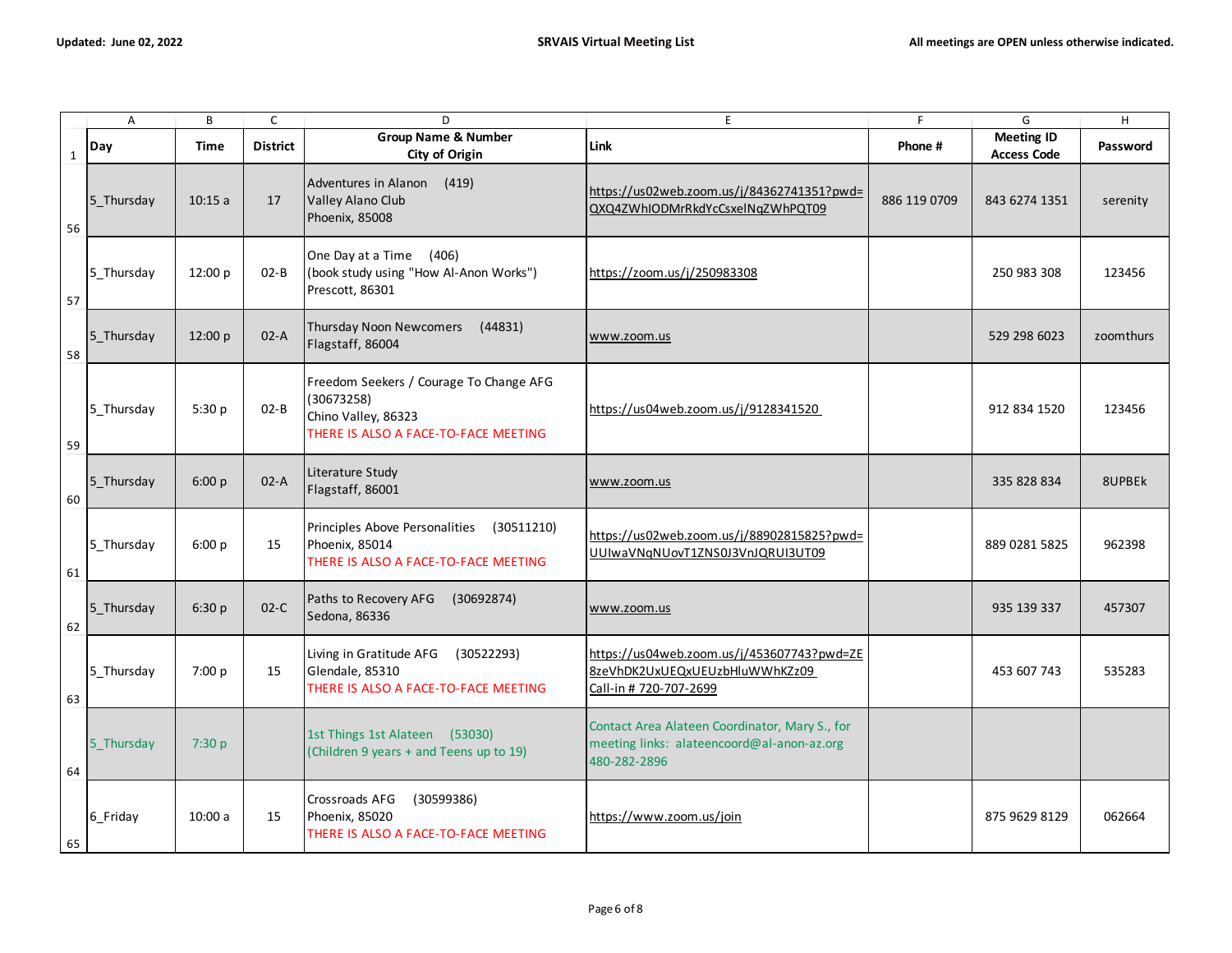|             | A          | В           | $\mathsf C$     | D                                                                                                                                 | E                                                                              | $\mathsf F$  | G                                       | Н        |
|-------------|------------|-------------|-----------------|-----------------------------------------------------------------------------------------------------------------------------------|--------------------------------------------------------------------------------|--------------|-----------------------------------------|----------|
| $\mathbf 1$ | Day        | <b>Time</b> | <b>District</b> | <b>Group Name &amp; Number</b><br>City of Origin                                                                                  | <b>Link</b>                                                                    | Phone #      | <b>Meeting ID</b><br><b>Access Code</b> | Password |
| 66          | 6_Friday   | 10:15a      | 17              | Gratitudes AFG<br>(413)<br>Valley Alano Club<br>Phoenix, 85008                                                                    | https://us02web.zoom.us/j/84362741351?pwd=<br>QXQ4ZWhIODMrRkdYcCsxelNqZWhPQT09 | 886 119 0709 | 843 6274 1351                           | serenity |
| 67          | 6 Friday   | 12:00 p     | 08              | New Way of Living AFG<br>(54853)<br>Glendale, 85308<br>THERE IS ALSO A FACE-TO-FACE MEETING                                       | https://us04web.zoom.us/j/2256733199                                           |              | 225 673 3199                            | 969404   |
| 68          | 6 Friday   | 12:00 p     | $02 - B$        | Women's Lunch Bunch AFG (women focus)<br>(30502287)<br>Prescott, 86301                                                            | https://zoom.us/j/994464796                                                    |              | 994 464 796                             | 123456   |
| 69          | 6_Friday   | 5:30 p      | $02-A$          | Women Only ACA<br>Flagstaff, 86001                                                                                                | www.zoom.us                                                                    |              | 230 866 643                             | 800166   |
| 70          | 6 Friday   | 7:30 p      | 08              | West Valley Recovery AFG<br>(30556860)<br>Glendale, 85304                                                                         | https://bit.ly/WestValleyMeetingAFG<br>https://us04web.zoom.us/j/4889275249    | 415.762.9988 | 488 927 5249                            | afg1212  |
| $71\,$      | 7_Saturday | 8:00a       | $02-A$          | Saturday Adult Children AFG<br>(67109)<br>Flagstaff, 86001<br>THERE IS ALSO A FACE-TO-FACE MEETING                                | www.zoom.us                                                                    |              | 847 3539 8224                           | 054042   |
| 72          | 7_Saturday | 8:30a       | 15              | Wake Up with Al-Anon AFG Online Meeting<br>(30772745)<br>Phoenix, 85016                                                           | https://us02web.zoom.us/j/2989564311                                           |              | 298 956 4311                            | 05emUb   |
| $73\,$      | 7 Saturday | 8:45a       | 17              | Early Saturday Morning AFG<br>(39281)<br>(CLOSED - Alanon members only)<br>Phoenix, 85008<br>THERE IS ALSO A FACE-TO-FACE MEETING | https://us02web.zoom.us/j/84362741351?pwd=<br>QXQ4ZWhIODMrRkdYcCsxelNqZWhPQT09 | 886 119 0709 | 843 6274 1351                           | serenity |
| 74          | 7_Saturday | 9:15a       | 09              | Serenity in the Hills AFG<br>(65950)<br>Fountain Hills, 85268<br>THERE IS ALSO A FACE-TO-FACE MEETING                             | https://us02web.zoom.us/j/89804721048?pwd=<br>VWhKTmVOM0VJWTBkZjZxWnFnR0pGUT09 |              | 898 0472 1048                           | 845806   |
| 75          | 7 Saturday | 10:00a      | 15              | Lighten Up AFG<br>(30521525)<br>Glendale, 85308<br>THERE IS ALSO A FACE-TO-FACE MEETING                                           | https://us02web.zoom.us/j/516796036?pwd=Q1<br>FaWEhIUGVFN1VndFVnaWg2MDhFUT09   |              | 516 796 036                             | 029975   |